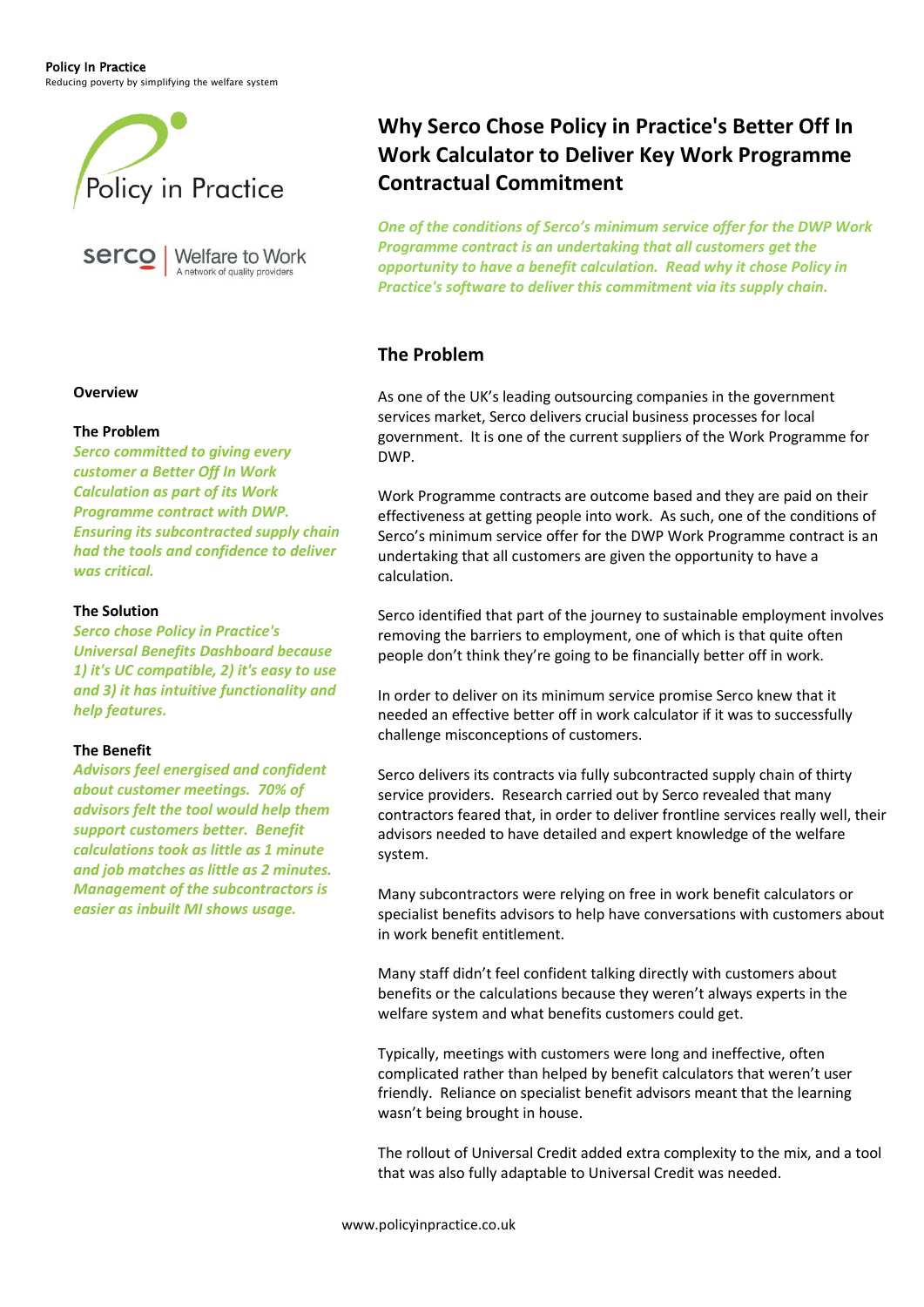Reducing poverty by simplifying the welfare system



*"The software is so user friendly and has a lot of really useful added features. It's also the only one that's UC compatible.* 

*"There are lots of intuitive features in there which mean that an advisor doesn't have to be a benefits expert.*

*"Any software is only as good as its implementation and the support we've had from the team to bed in the new service has been a massive benefit to us."*

*Jemma Johnstone Serco*

#### **The Solution**

Serco's Head of Performance for Welfare Services, Jemma Johnstone, invited Policy in Practice to present to the Senior Management Team. As a result, Policy In Practice's Universal Benefit Dashboard was identified as the best solution and a trial with four subcontractors was carried out in August 2014.

Three key reasons why Policy in Practice's software was chosen over other benefit calculators on the market were:

- 1. its inbuilt adaptability to Universal Credit
- 2. the simple usability of the software and
- 3. the inclusion of intuitive features such as tax credits calculations and the ability to save results for later.

Ultimately, the software was chosen because it helps advisors to quickly and clearly show customers the benefits they can get, how they can budget better and how much better off in work they would be. Advisors were finally able to set realistic job goals with customers, the first step on the journey of getting in to work.

As well as being Universal Credit compatible, the software also includes integration to Universal Job Match.

The feedback from the trial was overwhelmingly positive.

"It's great, I tried to do as many customers as possible"

Advisors said that the software was so intuitive and easy to use. Fears about lack of expertise in the benefits system were removed as the step-by-step design with hover over tooltips and built in explanations gave advisors confidence.

"I am definitely getting a job now"

Advisors reported individual stories of customers' responses. One told of a customer who was now aware exactly how many hours he'd have to work to be better off in work, while another reported being surprised at how much better off he'd be in work.

"I love it, it gives you everything"

Empowering people with knowledge about their circumstances and opportunities in a way that they understood, as a result of the calculator, became a positive, energising conversation between advisor and customer.

Following the successful trial Serco rolled out Policy in Practice's software to all subcontractors from November 2014.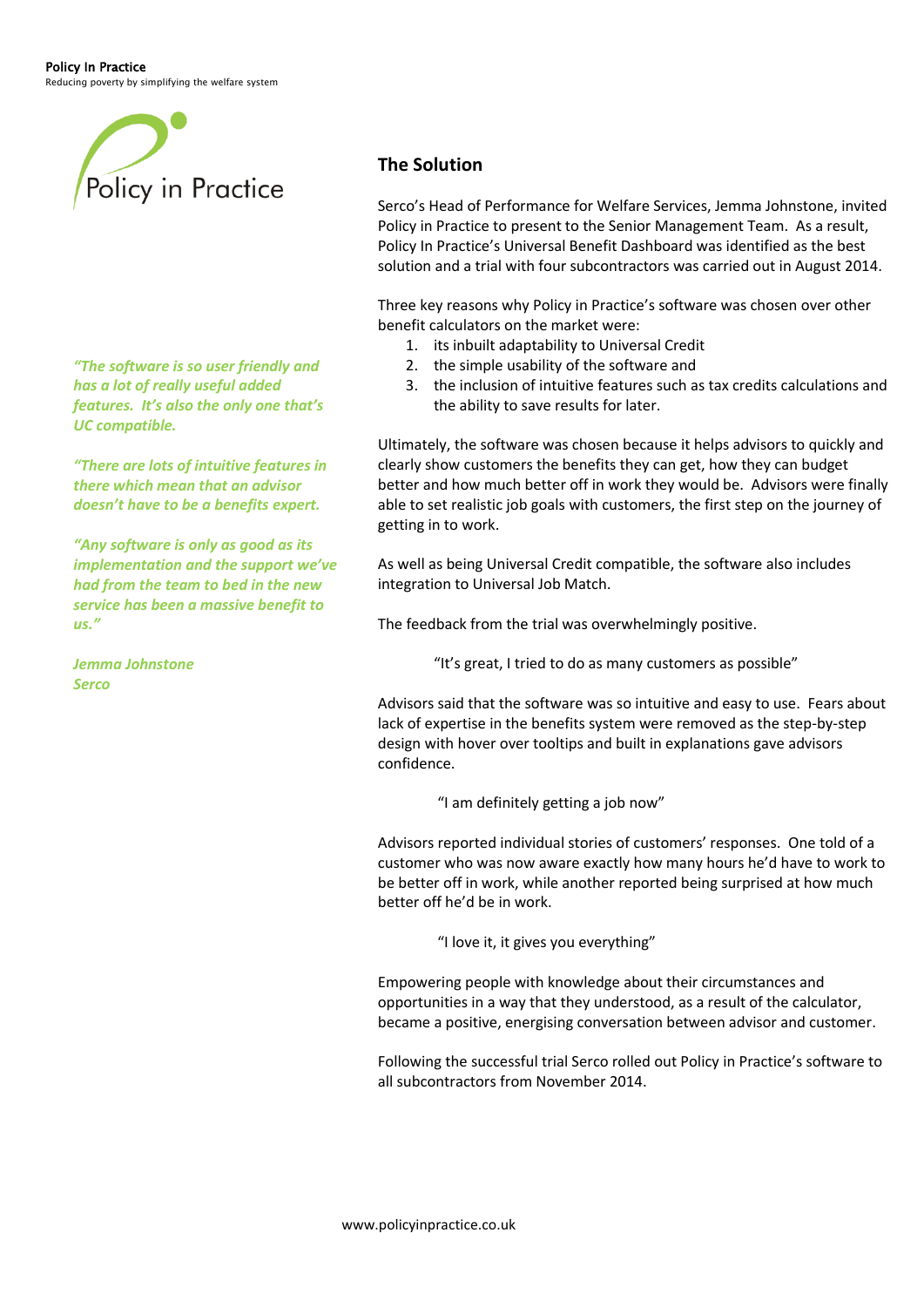Policy In Practice

Reducing poverty by simplifying the welfare system



### **The Benefits**

Statistical results from the trial show that advisors take as little as 1 minute to do a budget calculation with a customer. In addition, advisors take as little as 2 minutes to perform the Job Match.

Perhaps most importantly, 70% of advisors felt satisfied that the tool would help them to support customers better.

For a prime organisation like Serco where the supply chain is 100% subcontracted, the calibre of the management reporting available was key. The Welfare Services team was keen to understand usage rates to determine value for money from the software. Identifying which areas of the supply chain are working well and where greater focus is needed is easily done via the built in usage monitoring functionality within the software.

The subcontractors who trailed the software fully recognised the benefit of the tool and were very keen to keep it after the trial ended.

The ultimate success factor of the DWP Work Programme is that a customer sustains work for a minimum of 13 weeks. Whilst it is still too early to secure robust, tangible results from the full rollout of the software, Jemma Johnstone has been delighted with the insights gained.

She says "What we do know is that, if a customer is more empowered, as a result of a good conversation with an advisor, they're more likely to change their mindset and perhaps pursue a job.

"Certainly in the past, and I've experienced this myself, advisors almost feared having to use one of these calculators and that's one of the biggest changes we've seen. Now advisors almost feel excited about doing in work budget calculations. They genuinely think, 'Well, I can fill it in and I don't need to be a benefits expert - I can challenge some perceptions and make a positive difference'. Which, of course, is a much more enjoyable and positive conversation to have with someone."

The implementation of the new service and the onboarding of advisors is another important element of the success story.

Jemma Johstone said "The support that we've had from Policy in Practice is one of the things that sets the trial apart from other pilots we've done. The sheer proactive nature of the relationship makes a massive difference because there's a lot of co-ordination to be done. It's always felt like a very easy relationship and a very accommodating one.

"Any software is only as good as its implementation and the support we've had from the Policy in Practice team to bed in the new service has been a massive benefit to us."

*"The UBC has a better range of scenarios, for instance it takes into account the cost of free school meals.* 

*"It has better information so you don't have to guess - it can work out average rents and utilities consumption."*

*Serco subcontractor*

*"I found the calculator very easy to use, particularly the basic visual results, which were easy to interpret.*

*"It's also very quick to use so didn't take up all our time during the meeting, which left more time to discuss the results with the customer.*

*"Also, as the system saves the results, customers can come back to me to amend any details without starting all over again."*

*Serco subcontractor*